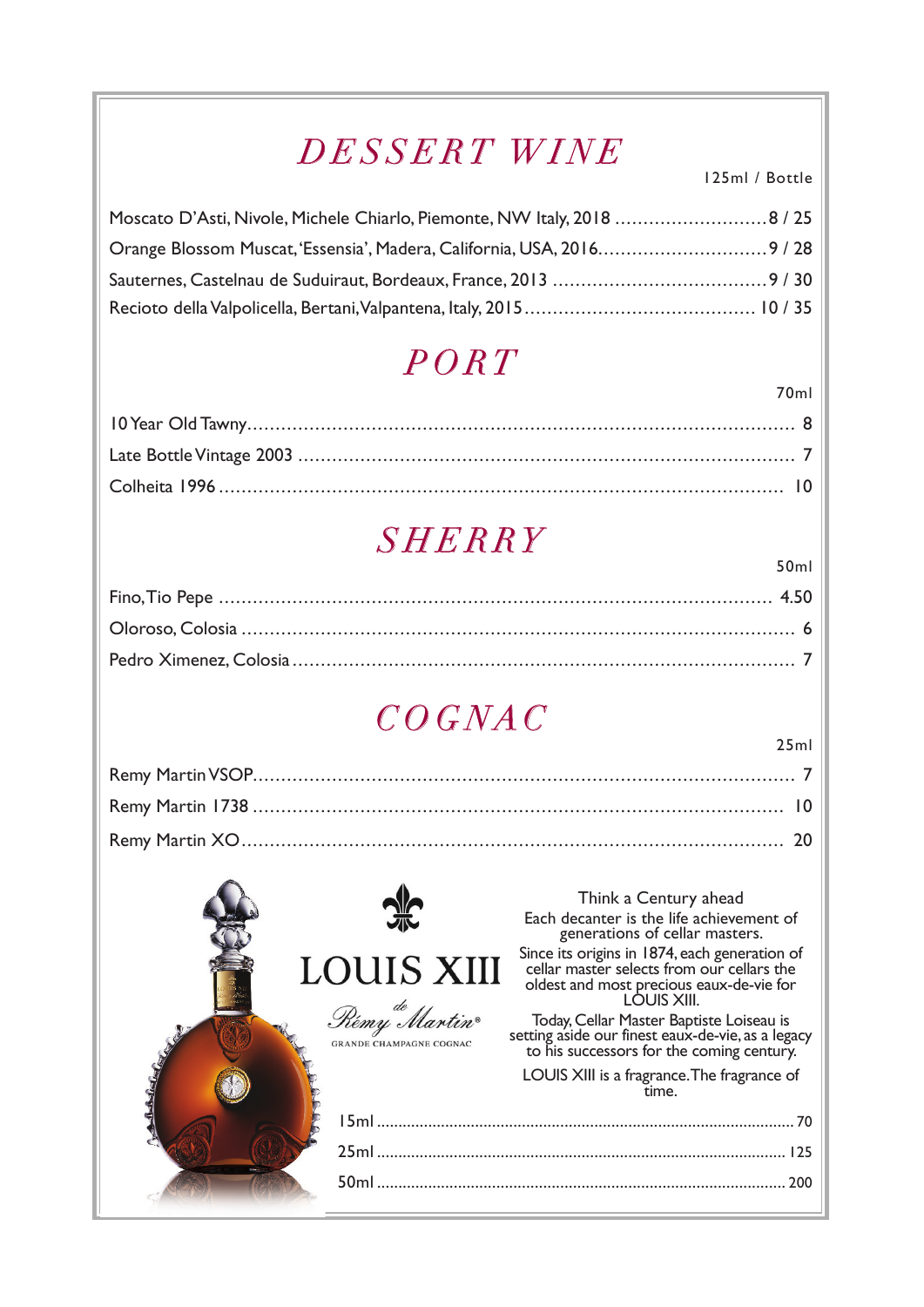$\bf D$ DAKOTA HOTELS

> *" W I N E M A K E S*   $E VERY$   $MEAL$ *A N O C C A S I O N ,*

*E V E R Y T A B L E*   $MORE$   $ELE GANT$ ,

 $E VERY$   $DATAY$ *MORE CIVILISED"*

*ANDRÉ SIMON*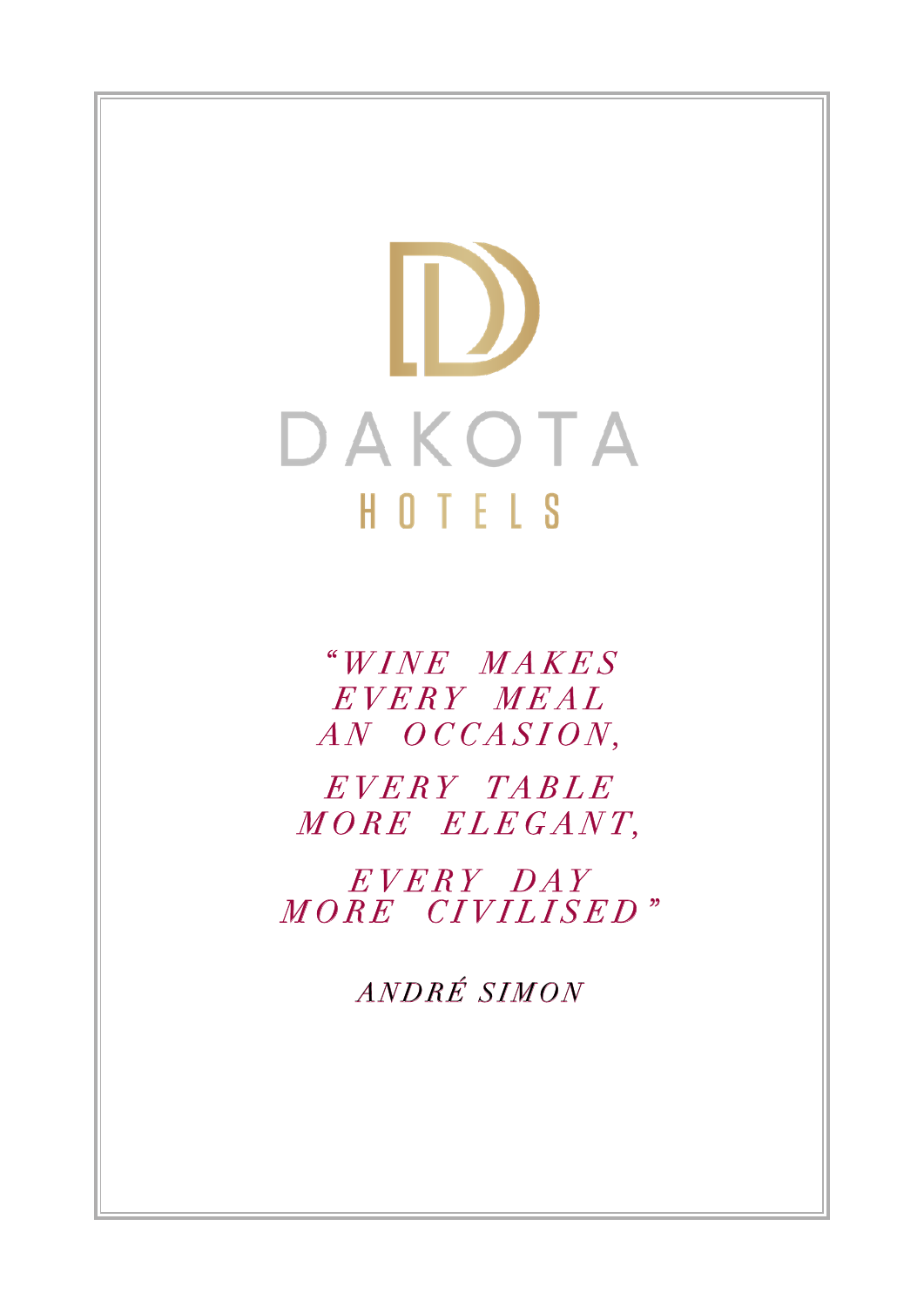### *CHAMPAGNE*

#### *TAITTINGER*

125ml / Bottle Taittinger Brut NV ................................................................. 14 / 78 / 165 (Magnum) Taittinger Rosé NV ....................................................................................... 17 / 95 Taittinger Comtes de Champagne 2007.................................................................. 250

#### *TELMONT*

### *VEUVE CLICQUOT*

### *JEWELS IN THE CROWN*

In the very best years, the top houses of Champagne are capable of producing some astonishing wines, exclusively from the best vineyards that the hallowed region has to offer.<br>In short, this is our house selection of the b

 $P_{\alpha+1}$ 

| <b>DULLE</b> |
|--------------|
|              |
|              |
|              |
|              |

#### *SPARKLING WINE*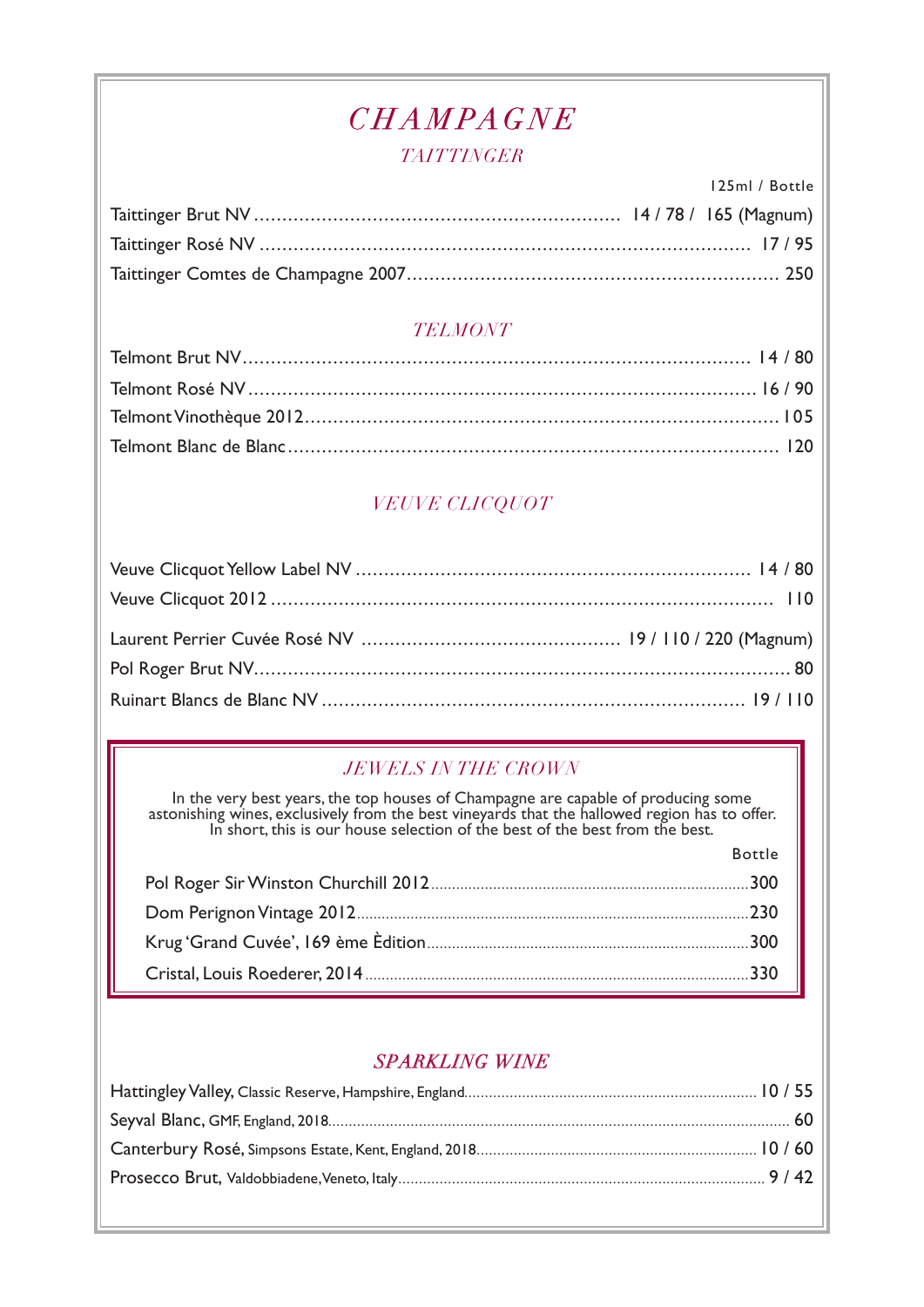# *RED WINE*

175ml / 375ml / Bottle

| Valpolicella Ripasso, Bertani, Veneto, Italy, 2019 …………………………………………………………………………… 12 / 22 / 43 |  |
|-----------------------------------------------------------------------------------------------|--|
|                                                                                               |  |
|                                                                                               |  |
|                                                                                               |  |
|                                                                                               |  |
|                                                                                               |  |
|                                                                                               |  |
|                                                                                               |  |
|                                                                                               |  |
|                                                                                               |  |
|                                                                                               |  |
|                                                                                               |  |
|                                                                                               |  |
|                                                                                               |  |
|                                                                                               |  |

# *RED MAGNUMS*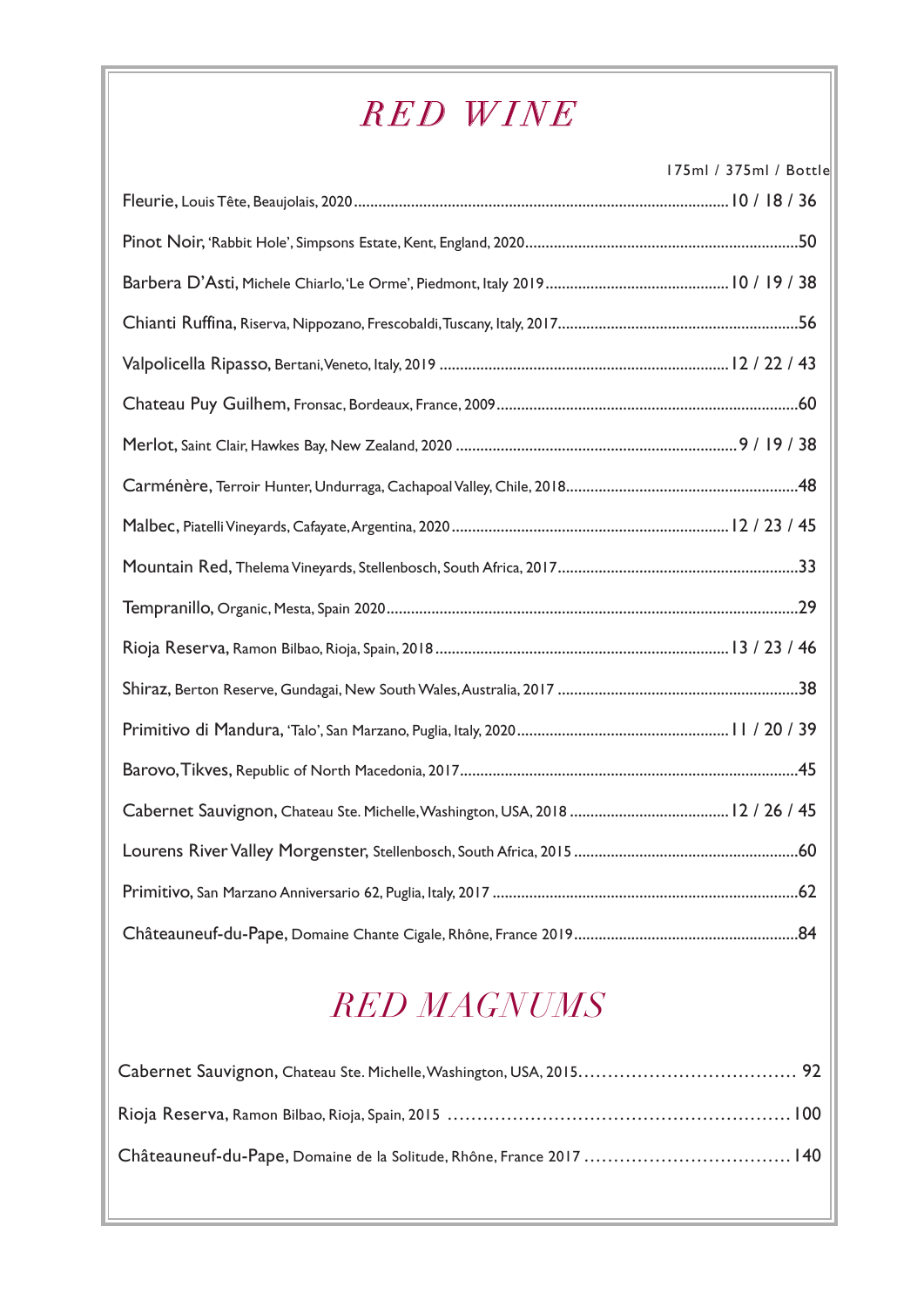### *WHITE WINE*

### *FINE WINES BY THE GLASS*

The Coravin System is unique in that it enables us to serve incredible wines by the glass without pulling the cork. Preserving the natural ageing process and leaving the wine in perfect condition 125ml / Bottle Domaine de Cigalus, 'Cigalus Blanc', Languedoc, France 2019 ..................................... 15 / 77 FMC Chenin, Ken Forrester, Stellenbosch, South Africa, 2019 ....................................... 13 / 70 Trimbach Riesling Grand Cru Geisberg, Alsace, France, 2013 ................................. 27 / 155 Meursault, Vieux Cos du Chateau de Cieaux, Burgundy, France, 2018 .............................. 21 / 120 Riesling Clos St Hune Trimbach, Alsace, France, 2013.......................................... 48 / 300 Planeta Chardonnay, Sicily, Italy, 2019 .............................................. 11 / 64 / 128 (Magnum)

### *MAVERICKS*

In every wine list there's always a few wines that are slightly non-conformist; the mavericks. We've handpicked the following which we feel are perfectly suited to our food. Not to be ignored.

Assyrtiko/Sauvignon Blanc, Ktima Biblia Chora, Macedonia, Greece, 2020...................................9 / 50 Cool climate results in long, slow maturation of the grapes, intensifying flavour. The vineyard abides to strict ecological agricultural standards and all work is carried out by hand.

'The Mix Up' Volume III, Blackbook Winery, Battersea, England NV............................... 9 / 50 Housed under a disused Railway arch in the centre of the capital Blackbook source all their grapes from within 2 hours of their winery. They seek to blend innovation with tradition and put the grape & terrior at the forefront of their wines

'Back to Silence', Otella, Lugana, Veneto, Italy, 2019 .................................................................... 12 / 65 No machinery whirring, just silence. This limited edition natural wine, made with no mechanical assitance at any part of the process, has magnificent golden, orange colour & intense aromas.

Hondarribia, Hiruzta Txakoli Winery, Basque, Spain, 2020 ...............................................................7 / 38 Pre-2012 the production of Txakoli ("Cha-kho-lee") in Hondarribia was lost in the 1600s. Now thanks to the Hiruzta Project this naturally effervescent wine has been revitalised as the Basque icon that it is.

Ca'Rugate, Soave Classico Superiore 'Bucciato' Veneto, Italy, 2017 ..................................................9 / 50 A rich orange wine nade exclusively from Garganega grapes which are left on their skins to give greater colour, tannin and depth of flavour to this internationally acclaimed Soave.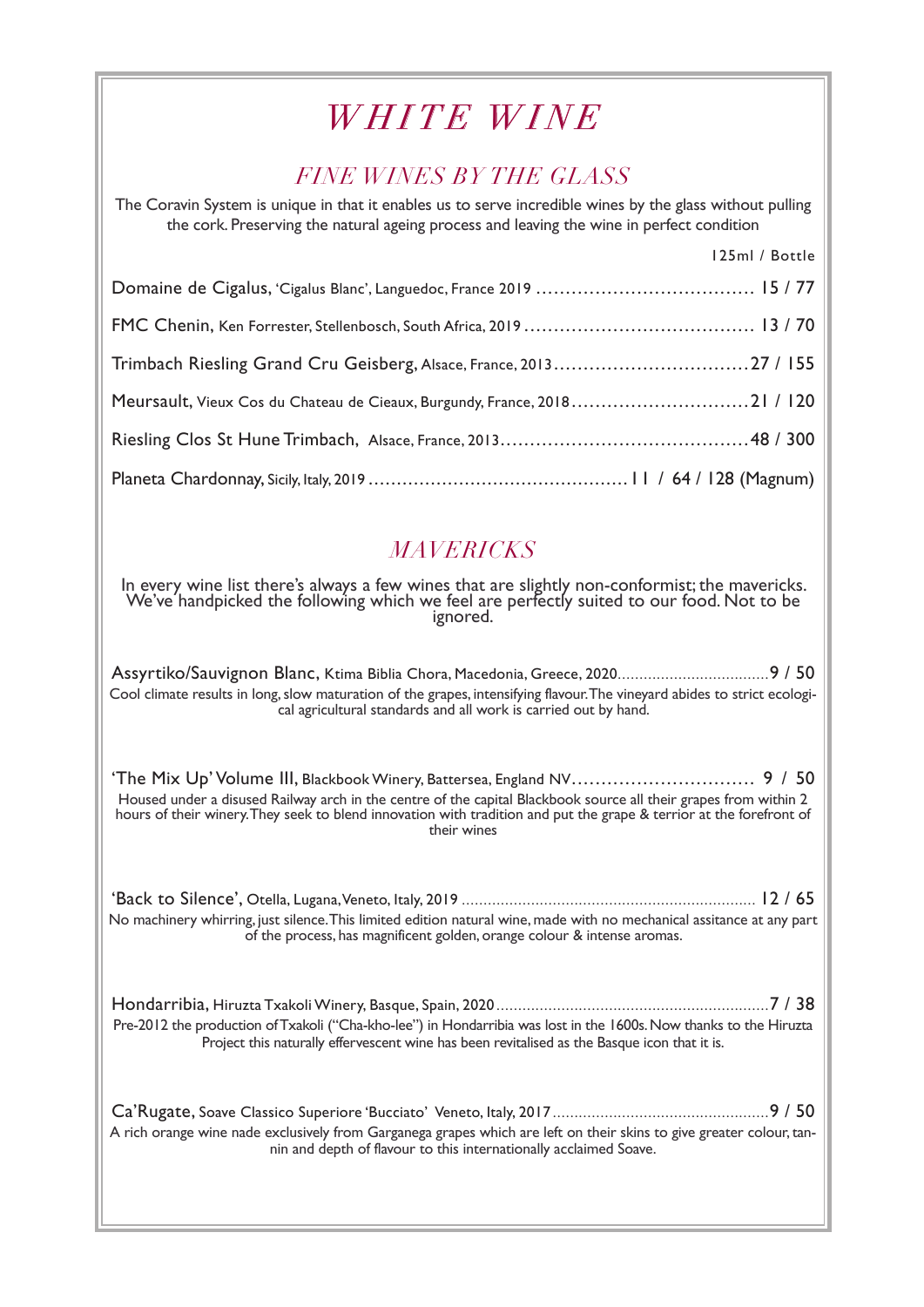# *WHITE WINE*

175ml / 375ml / Bottle

| Sauvignon Blanc, Yealands 'Landmade', Marlborough, New Zealand 2021 11/21/42 |  |
|------------------------------------------------------------------------------|--|
|                                                                              |  |
|                                                                              |  |
|                                                                              |  |
|                                                                              |  |
|                                                                              |  |
|                                                                              |  |
|                                                                              |  |
|                                                                              |  |
|                                                                              |  |
|                                                                              |  |
|                                                                              |  |

# *ROSÉ WINE*

| 175ml / 375ml / Bottle |
|------------------------|
|                        |
|                        |
|                        |
|                        |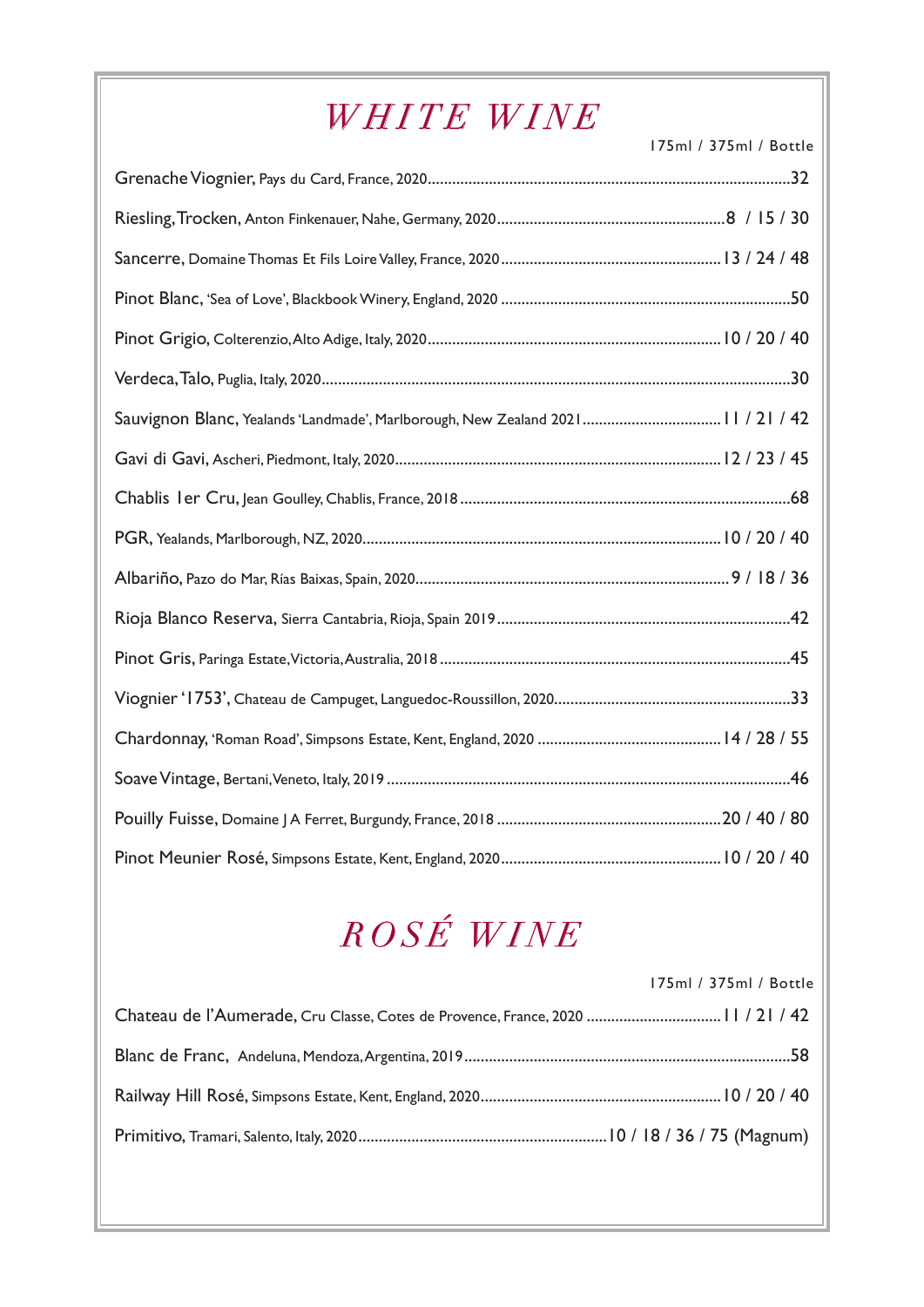### *RED WINE*

### *FINE WINES*

The Coravin System is unique in that it enables us to serve incredible wines by the glass without pulling the cork. Preserving the natural ageing process and leaving the wine in perfect condition

125 U.S. C.I.

|                                                                             | <b>Example 125 The Product of Albert Street Ave</b> |
|-----------------------------------------------------------------------------|-----------------------------------------------------|
| Malbec, 'Selección de Bodega', Doña Paula, Mendoza, Argentina, 2017 15 / 85 |                                                     |
|                                                                             |                                                     |
|                                                                             |                                                     |
|                                                                             |                                                     |
|                                                                             |                                                     |
| 'Bonnes Mares' Grand Cru, Pierre Naigeon, Burgundy, France, 2012 47 / 280   |                                                     |
|                                                                             |                                                     |

### *MAVERICKS*

In every wine list there's always a few wines that are slightly non-conformist; the mavericks. We've handpicked the following which we feel are perfectly suited to our food. Not to be ignored.

'Hands of Time' Blend, Stag's Leap, Napa, California, USA, 2017 ..................................... 13 / 72 At the 1976 Judgment of Paris Stag's Leap beat established French producers in a blind tasting and disrupted the wine world. The grapes in this blend showcase the very best of Stag's Leap, and California.

Pax Æterna 'Barossa Nouveau', Chaffey Bros, Barossa Valley, Australia, 2019 .......................... 7 / 42 Meaning 'Peace Eternal' thiesis a nod to the lack of machinery and therefore noise involved in the production of this wine. Grapes from 90-year old vines with an entirely modern look. Unfiltered and unfined this is as natural as it comes

EDA Priorat, Franck Massard, Catalunya, Spain, 2014................................................... 19 /110 Buying small plots from within the vineyards of larger producers, Massard uses traditional methods & biodynamic processes, prioritising quality over quantity, to prove what their land is capable of creating when directed t

Al Cantara, 'O' Scuru O'Scuru' Etna, Sicily, Italy, 2017 ................................................... 13 / 72 <sup>M</sup>t. Etna's volcancic soil gives this wine an aromatic minerality. The vineyards are managed with biodynamic and organic principles of minimal intervention and all grapes are handpicked.

'Tinto de la Casa' Malbec, Matias Riccitelli, Mendoza, Argentina, 2020..............................10 / 57 Matias Riccitelli is one of the most innovative young winemakers in Argentina. The use of whole-cluster fermentation gives a balance of rustic, green freshness with round, silky tannins.